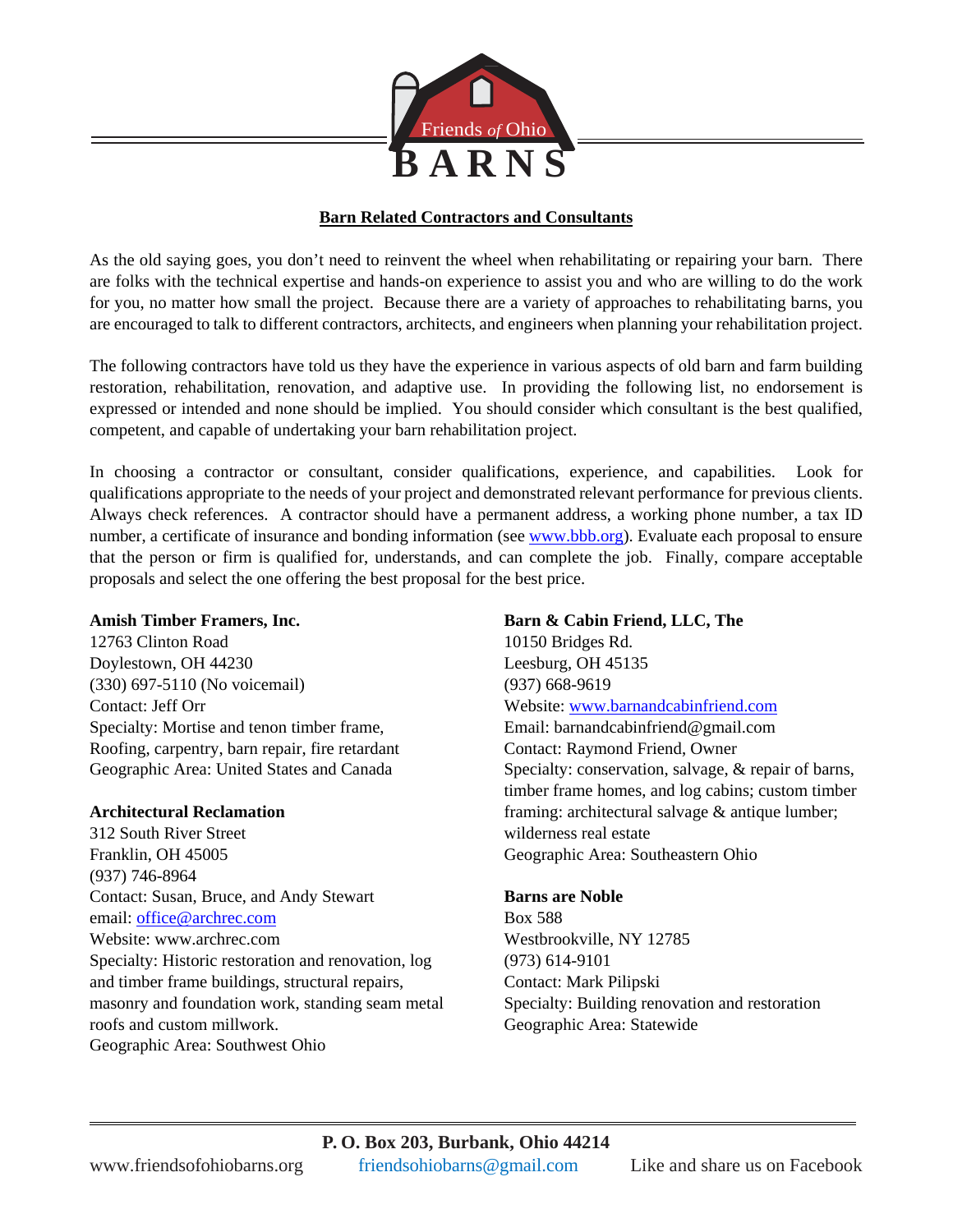#### **Charles Bultman Architect**

PO Box 3469 Ann Arbor, MI 48106 (734) 223-1358 Contact: Chuck Bultman

Specialty: Full service, residential and commercial, architecture firm with a specialized interest in the preservation and rehabilitation of historic barns and designs that preserve and integrate the joy of barn spaces with the demands of modern living. Geographic Area: Midwest & National – have successful barn projects from Rocky Mtns. To New England

#### **Christian & Son, Inc.**

15020 Gearhart Rd. Burbank, OH 44214 (330) 624-7282 Contact: Rudy Christian Website: [www.christianandson.com](http://www.christianandson.com/) Specialty: New and old timber frame and wooden structures; design, documentation, maintenance recommendations, construction, repairs, improvements and relocation. Geographic Area: Ohio, Nationwide

#### **David Kridler**

49951 Township Road 215 Fresno, OH 43824 (740) 502-5114 Contact: David Kridler Specialty: restoration of  $19<sup>th</sup>$  century stone foundations, structures and garden structure renovations Geographic Area: Ohio and adjacent States

### **Dismantler of Ohio Barns**

2419 Congress Road Wooster, OH 44691 (330) 263-6967 Cell: (330) 464-4038 Contact: Jeff Weygant Specialty: carpentry, timber frame, stone renovation Geographic Area: Statewide

#### **Durable Slate Company, The**

3933 Groves Road Columbus, OH 43232 (614) 299-5522 Contact: Jacob Lammers Specialty: Masonry, foundation restoration, structural stabilization, slate and tile roofing, copper installation/fabrication Geographic Area: Ohio

#### **GreenTech Construction**

7591 Perry Rd Delaware, OH 43015 Contact: Dan Troth (740) 549-1774 Cell: (614) 989-1122 Website: www.GreentechConstruction.com Specialty: Finding adaptive re-uses for our 1800's era timber frame barns, houses, churches, etc. Consultation and photographing the same. Special interest in antique barn and farm photos Geographic Area: Ohio

### **JCM Timberworks**

2659 SR 60 Killbuck, OH 44637 (330) 231-9042 Contact: Caleb Miller Specialty: Timber frame barn restoration, New timber frame construction, Historic Log Cabin Restoration, Traditional Masonry Repair Geographic Area: Nationwide

#### **Lady Barn Consultant, The**

5 Teryl Drive Mt Vernon, OH 43050 (740) 263-1369 Contact: Pamela Whitney Gray Specialty: Inspections, explanation of construction and a barn's historical significance, structural problems Geographic Area: Statewide

### **Lepi Enterprises, Inc.**

630 G.W. Morse St. Zanesville, OH 43701 (740) 453-2980 Contact: James Lepi Specialty: barn restoration from foundations to roof Geographic Area: Ohio